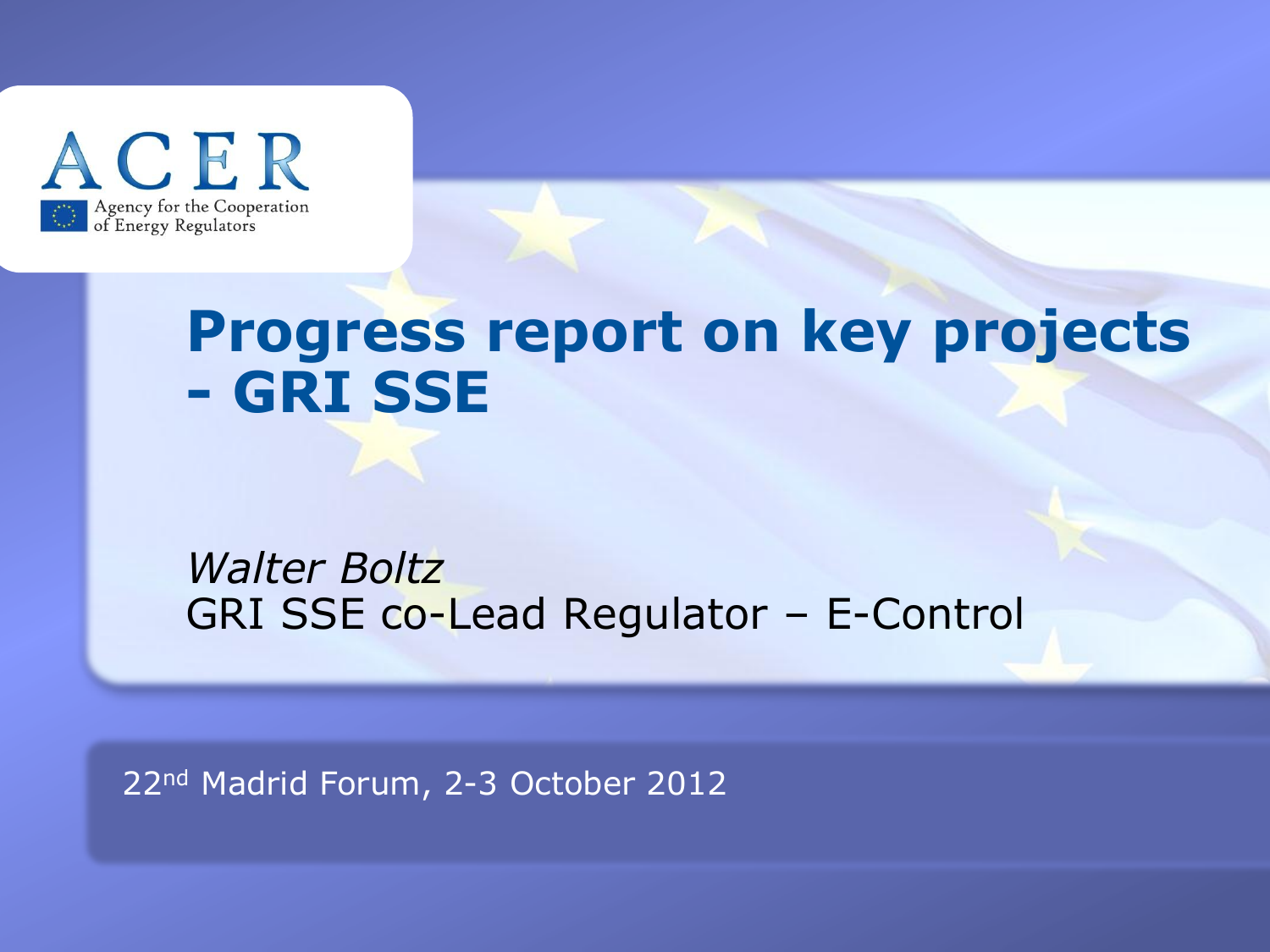

## **Current work in progress in GRI SSE in 2012**

### **Geographical scope of GRI SSE**



Capacity allocation and bundled products

> Enabling market integration

**Interoperability** 

Infrastructure

Security of Supply

**Transparency** 

#### **22nd Madrid Forum, 2-3 October 2012**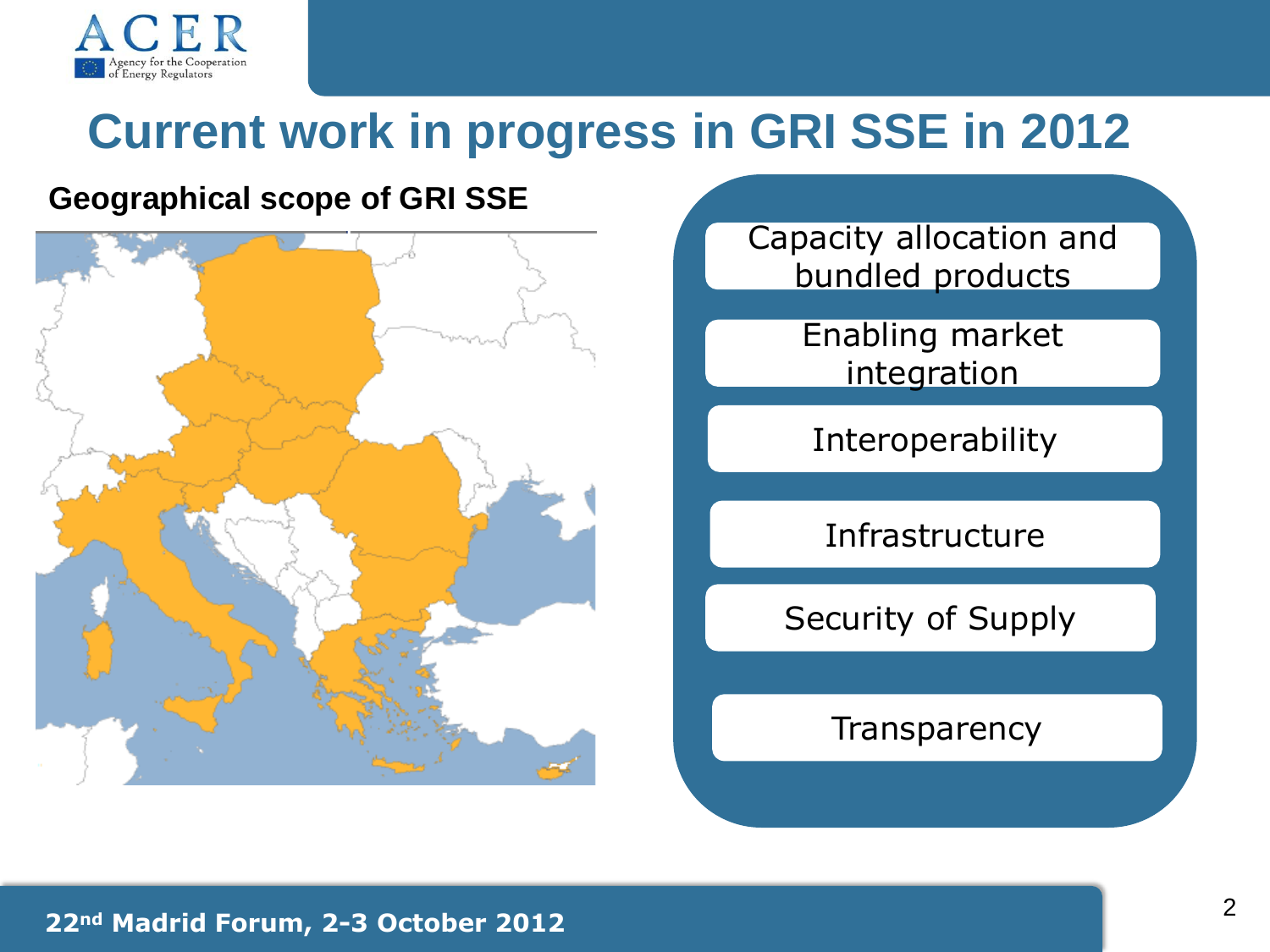

| <b>Projects</b>                                                                                  | <b>Responsible</b> | <b>Starting</b> | <b>Deadline</b> |
|--------------------------------------------------------------------------------------------------|--------------------|-----------------|-----------------|
| Coordinated short term capacity<br>services - Bundeld capacity<br>allocation at Austria/Italy IP | <b>TSOs</b>        | 2011            | 2012-2013       |
| <b>GATRAC bundled products</b>                                                                   | <b>TSOs</b>        | 2011            | $2012+$         |

Main achievements:

- Both projects are ongoing and part of the CAM Implementation Roadmap
- AT/IT IP pilot project: day-ahead capacity auction following consultation with shippers
- **GATRAC platform: successful cross-regional pilot project on** early CAM implementation
	- Extension: EUstream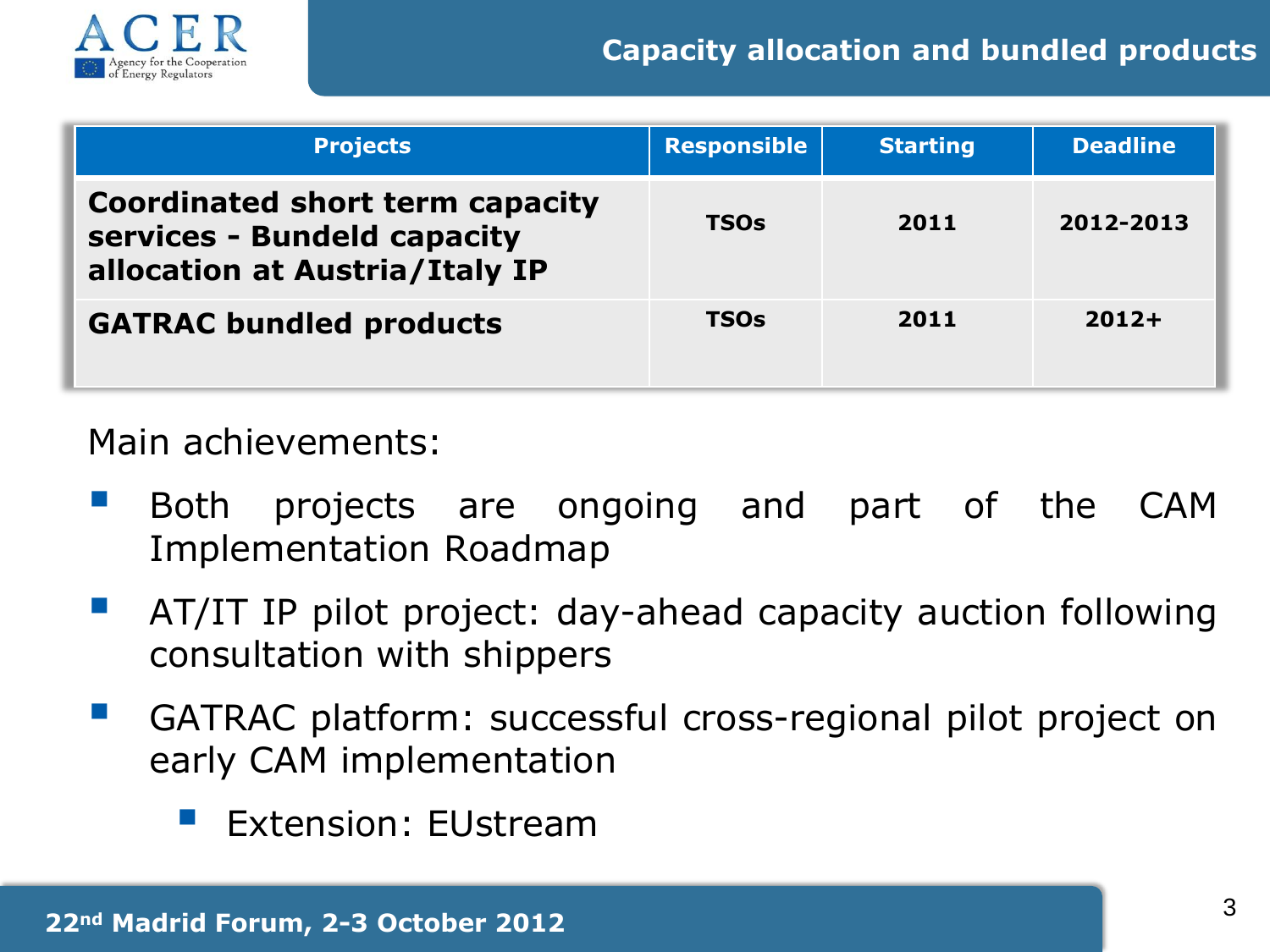



### **Bundled capacity allocation at AT/IT IP pilot - Progress**

- . Goal: definition of <sup>a</sup> bundled capacity product to be allocated by explicit auctions in order to connect PSV and Baumgarten in 2013
- . Strong involvement of the TSOs Snam Rete Gas and TAG <sup>+</sup> NRAs AEEG and E-Control
	- » Austrian side: TAG started auctioning day ahead interruptible capacity
	- » Italian side: AEEG modified the rules to use the entry capacity at Tarvisio so to allow shippers to nominate extra amount of capacity according to the results of the TAG's daily auction
- . E-Control and AEEG established a joint task force to design the main features of the evolution of the current arrangement towards CAM NC provisions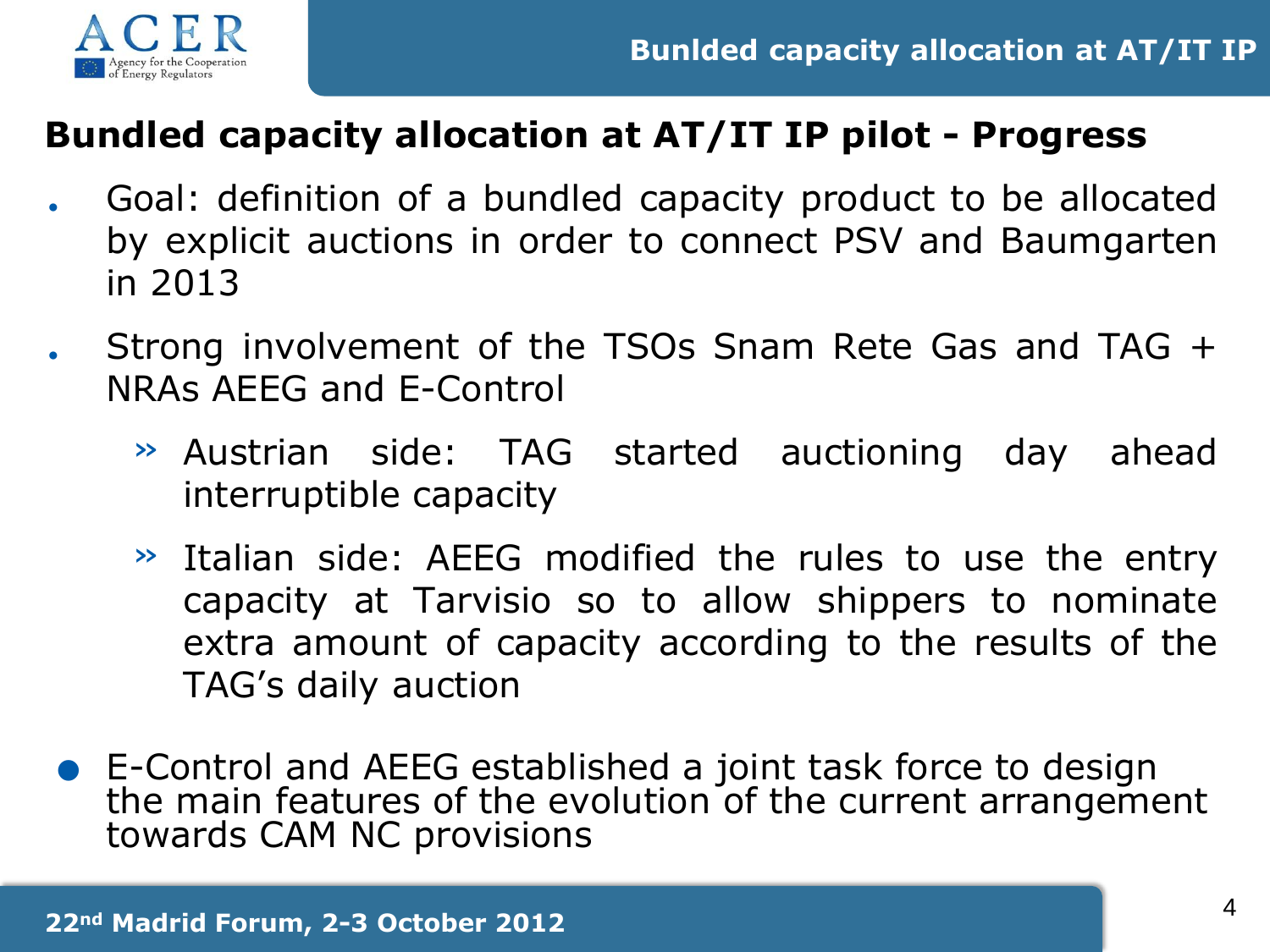

### **Joint guidelines**

- **Example the Cooperation**<br> **Soint guidelines**<br>
Not all the provisions of the CAM code are implementable in the short term  $\rightarrow$  identification of intermediate step
- . The intermediate step is to be developed by TSOs on the basis of joint guidelines issued by the NRAs upon consultation of market participants
- **•** Key elements of the guidelines:
	- » Joint booking platform (possibility to adopt the EU platform)
	- » Capacity to be offered
	- » Auction elements
	- » Transparency requirements
- . AEEG and E-Control launched the consultation, market participants´views are welcome! (consultation closes on 19 October)
- . Next steps: evaluation of consultation feedback; definition of implementation procedure; modification of contractual arrangements and regulatory framework; joint booking platform choice; allocation of bundled capacity product (daily firm and interruptible) via auctions by Q2 2013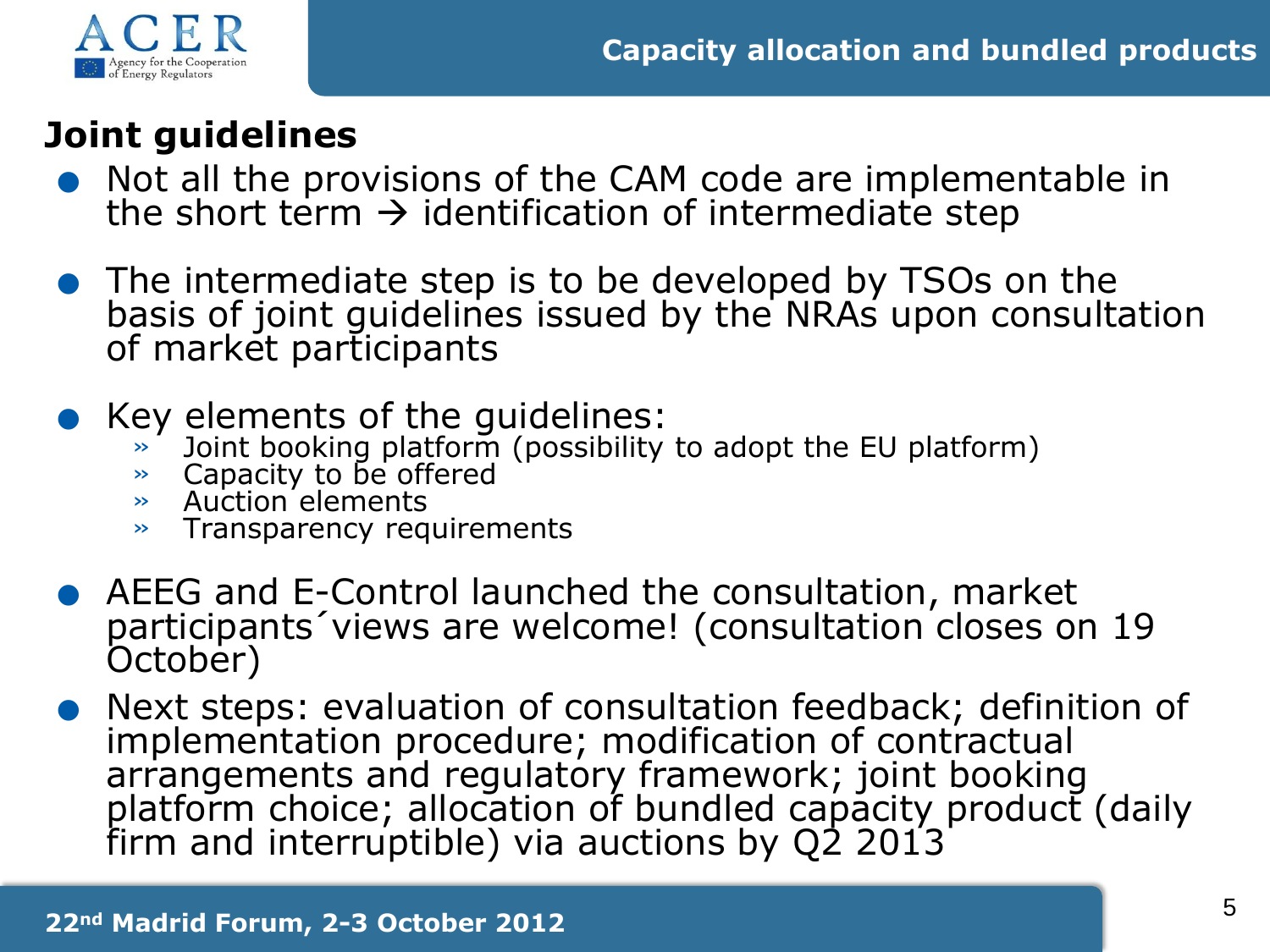

| <b>Projects</b>                                                                                                                                                                                                               | <b>Responsible</b>             | <b>Deadline</b> | <b>Status</b>  |
|-------------------------------------------------------------------------------------------------------------------------------------------------------------------------------------------------------------------------------|--------------------------------|-----------------|----------------|
| <b>Cross-border Regional Balancing</b><br><b>Platform</b>                                                                                                                                                                     | <b>CEGH</b>                    | 2012            | <b>Ongoing</b> |
| <b>Implementation of the Gas Target</b><br>Model - Analysis of<br>marcoeconomic benefits linked to<br>implementing different models for<br>balancing and trading zones<br>Market areas / trading regions / market<br>coupling | <b>NRAs and</b><br><b>TSOs</b> | 2012            | <b>Ongoing</b> |

- **CEGH** on track to provide a cross-border connection to neighbouring market areas in cooperation with respective TSOs
- **GTM** implementation: studies on future market architecture scenarios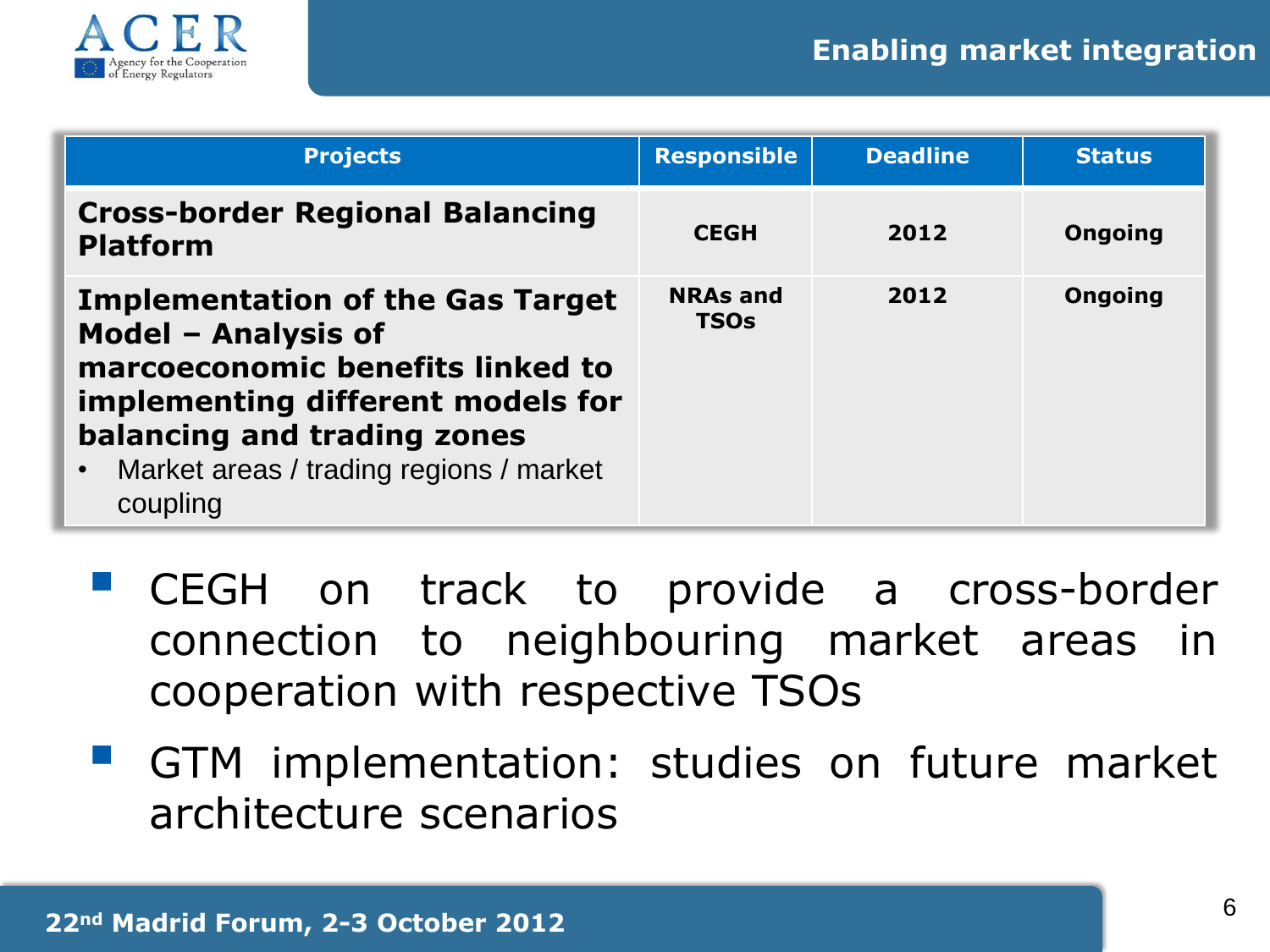



### **GTM implementation**

Pilot projects to identify ways for GTM implementation (market areas/trading regions)

. 1. Macro level study on possibilities for cross-border market integration in Europe

> $\rightarrow$  Analysis of macroeconomic / welfare benefits of market integration – with 2 case regions

. 2. Case study on identification of implementation steps of the measures proposed in the GTM

Great potential to share outcome at cross-regional level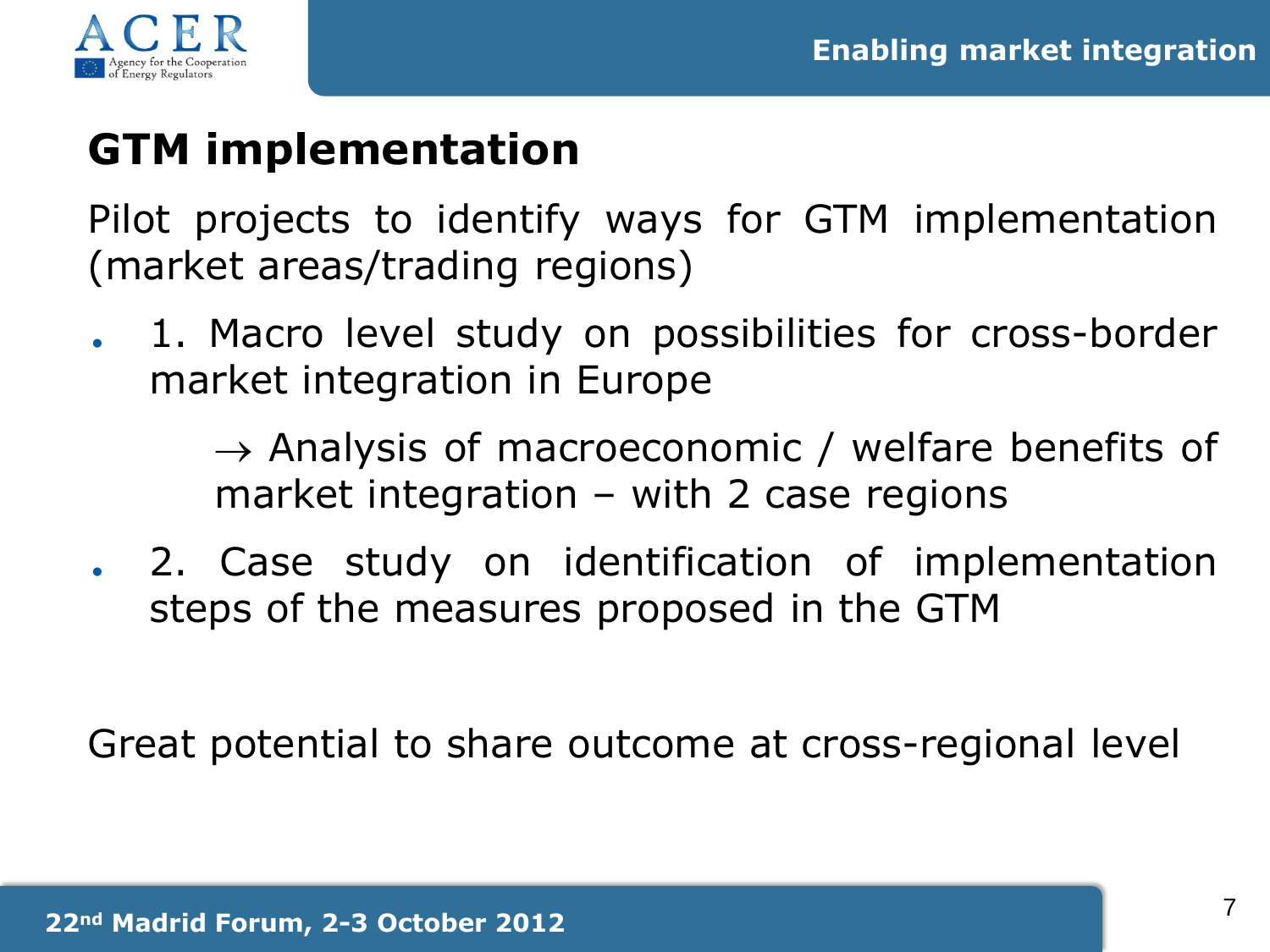

# **Possibilites for market integration**

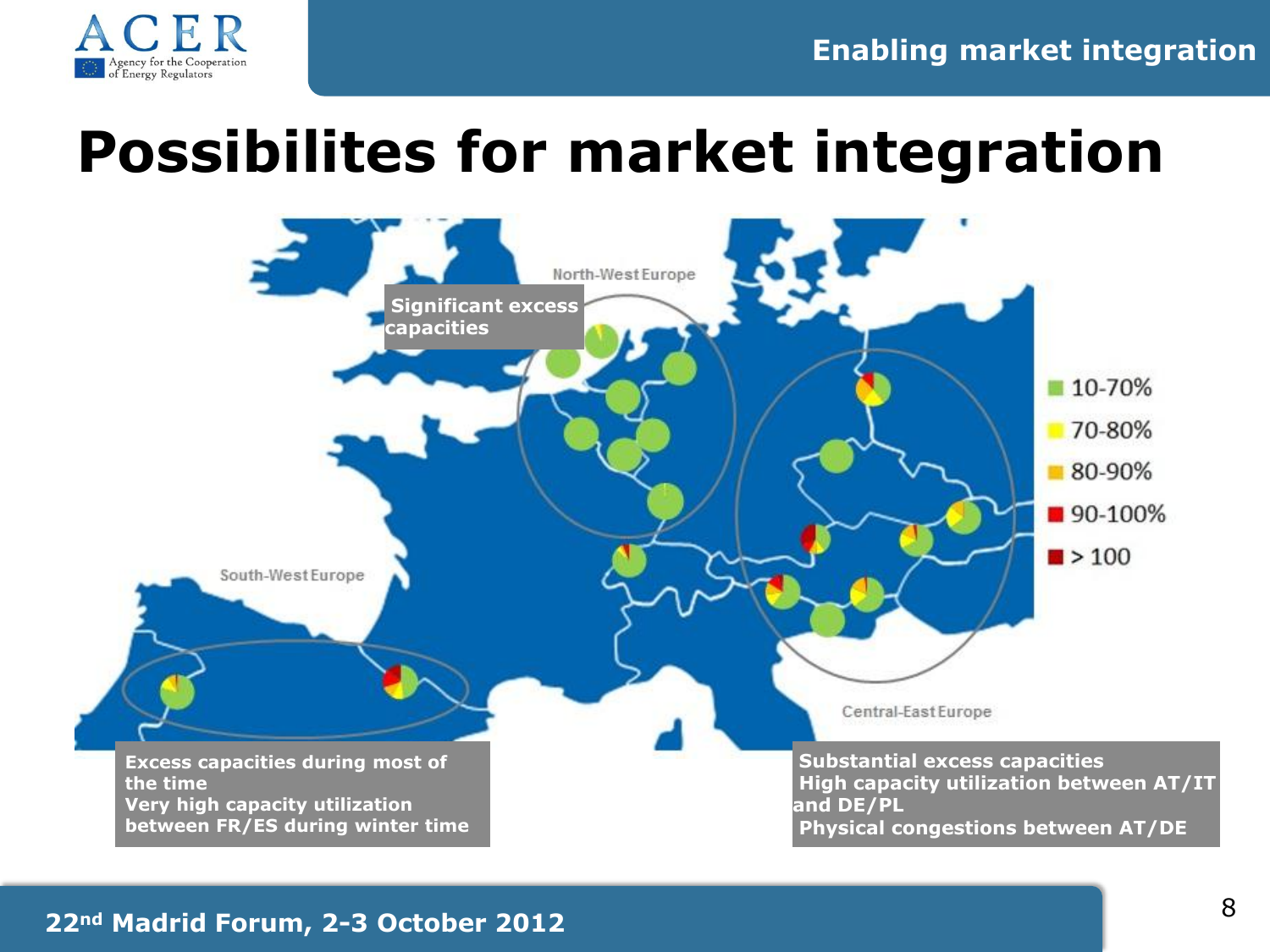

# **Technical data and flows in the analysed regions Region I:**



- Consumption: 25,1 bcm
- Imports: 61,1 bcm
- Exports: 38,7 bcm
- Production: 2,0 bcm
- Storage capacity: 54 % of total consumption
	- 29,5%  $(A)$
	- $11,1\%$  (SK)
	- $13,2\%$  (CZ)
- Imports mainly from Russia
- Gas exchanges exist in Austria and the Czech Republic
- In the Slovac Republic, no VTP has been set up

#### **Region II**

- Consumption: 92,5 bcm
- Imports: 87,6 bcm
- Exports: 5,1 bcm
- Production: 10,0 bcm
- Storage capacity: 24,8 % of total consumption
	- $8% (A)$
	- $16,9\%$  (I)
- Diversified imports
- VTPs exist in Austria and Italy

### **<sup>22</sup>nd Madrid Forum, 2-3 October 2012** <sup>9</sup>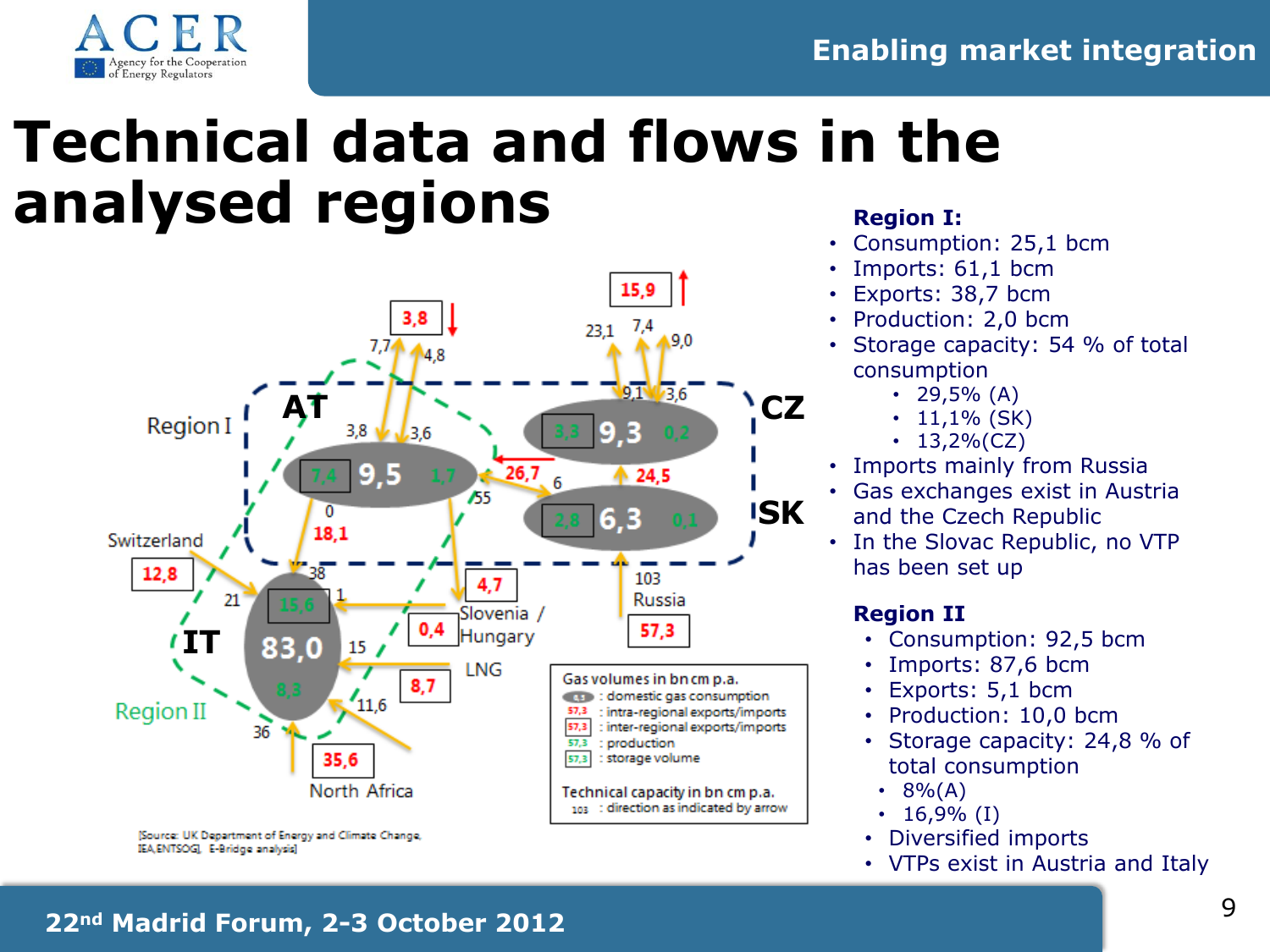![](_page_9_Picture_1.jpeg)

# **Macroeconomic effects of market integration calculated for CEE**

- Region 1 (CZ/SK/AT) positive effects to be expected.
- Expected social welfare gain ( $> \epsilon$  15 Mio.) justifies establishment of an integrated market.
- Capacities seem sufficient to allow for price convergence during most of the time.
- Region 1 could be expanded by region 2 after promising experience has been gained.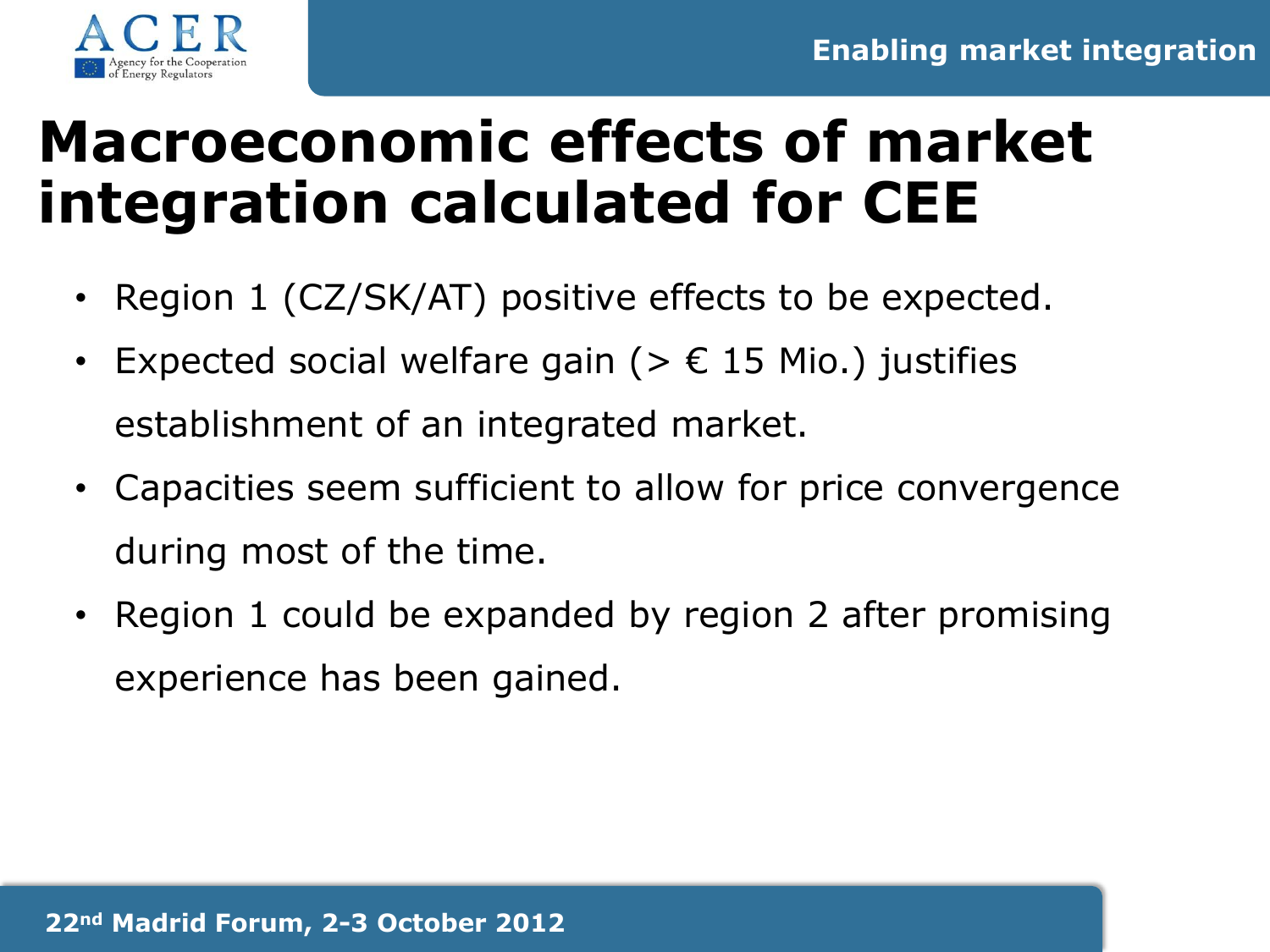![](_page_10_Picture_1.jpeg)

# **Model towards a Trading Region - 1**

- CEE Trading Region (CEETR) pilot project to assess possible implementation steps of the GTM measures.
- CEETR partners: eustream, NET4GAS, CEGH, E-Control consulting supported by Wagner, Elbling & Company.
- Model description is finalised on
	- Capacity products: FAC, DAC, Interr
	- Tariffs: cross-border E/E zone (NC shall take into account)
	- Balancing: Distinction between CEETR and End User Balancing Zone (NC shall take into account)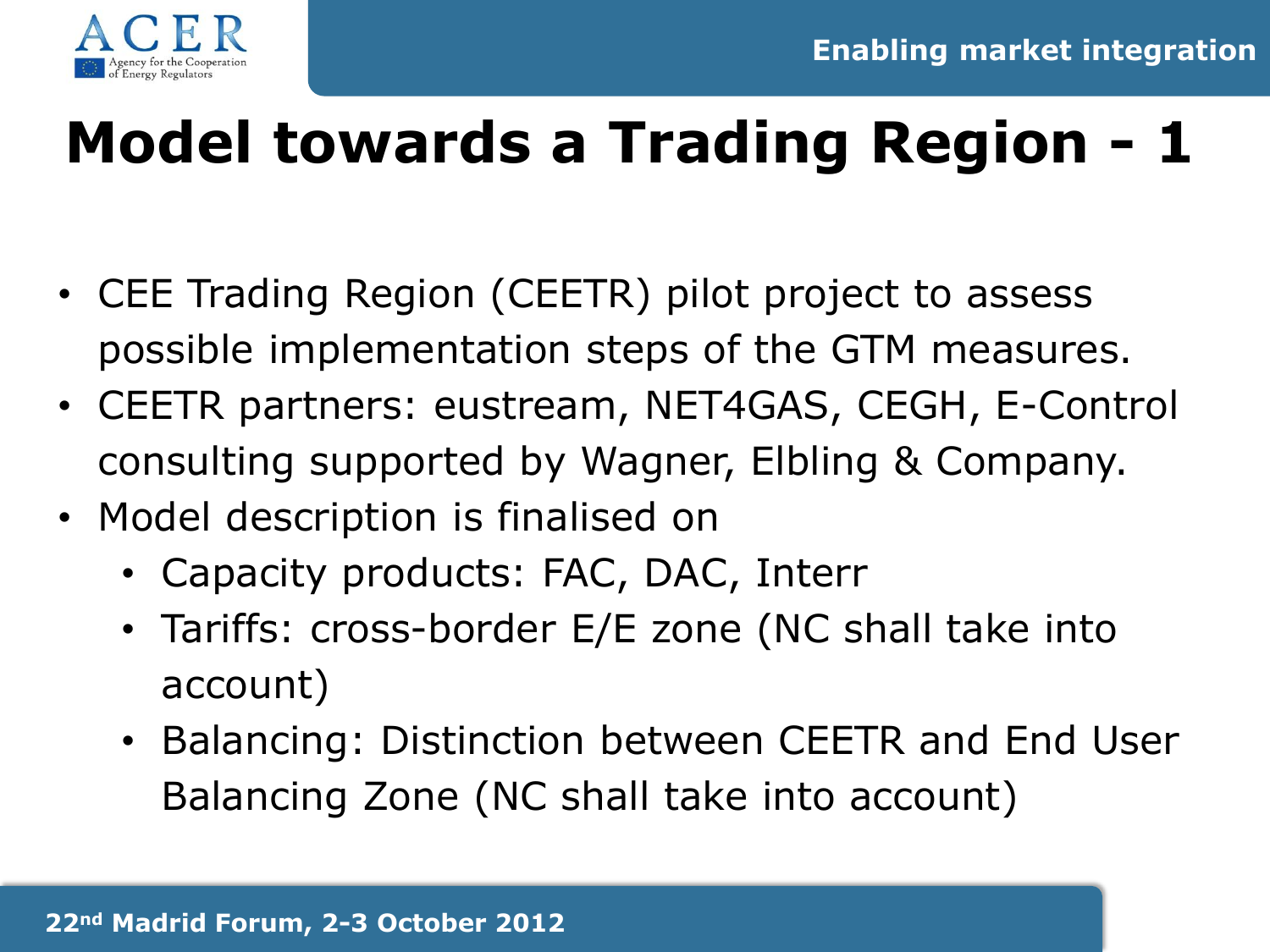![](_page_11_Picture_0.jpeg)

![](_page_11_Picture_1.jpeg)

# **Model towards a Trading Region - 2**

![](_page_11_Figure_3.jpeg)

**Nominated transfer of gas into / out of the trading region (physical mainflow or counterflow transport) Nominated transfer of gas from the balancing system of the trading region to an end user balancing zone**

#### **22nd Madrid Forum, 2-3 October 2012**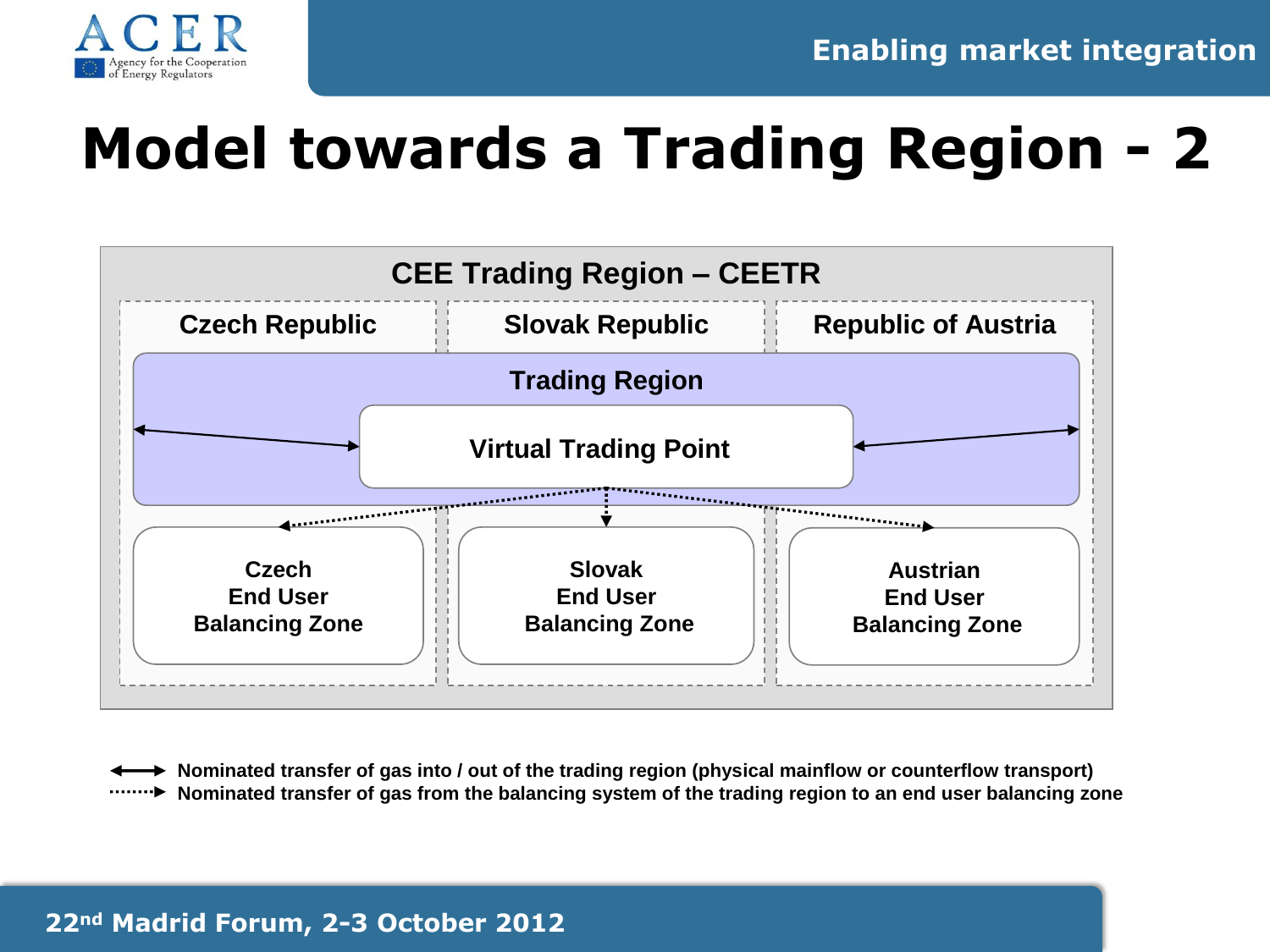![](_page_12_Picture_0.jpeg)

#### **Security of Supply / Infrastructure**

| <b>Projects</b>                                                                            | Responsible                                        | <b>Deadline</b> | <b>Status</b>  |
|--------------------------------------------------------------------------------------------|----------------------------------------------------|-----------------|----------------|
| <b>Exchange best practice and</b><br>consult SoS preventive action<br>plans within GRI SSE | <b>TSOs</b><br>coordinated<br>by GRIP<br>Lead Reg. | <b>Ongoing</b>  | <b>Ongoing</b> |

- Security of supply continues to be high priority in the GRI SSE
- Sharing of Preventive Action Plans and risk assessments, exchange of best practices
- **Potential for sharing approach at cross-regional level**

| <b>Projects</b>                                                                             | <b>Responsible</b>                                       | <b>Deadline</b> | <b>Status</b>  |
|---------------------------------------------------------------------------------------------|----------------------------------------------------------|-----------------|----------------|
| Check investment plans against<br>the background of future market<br>architecture scenarios | <b>TSOs</b><br>coordinated<br>by GRIP<br>Lead Reg.       | <b>Ongoing</b>  | <b>Ongoing</b> |
| <b>Consultation of the regional</b><br><b>TYNDP</b>                                         | <b>TSOs with</b><br>active<br>stakeholder<br>involvement | 2012            | <b>Ongoing</b> |

**Sharing of experience concerning infrastructure developments**